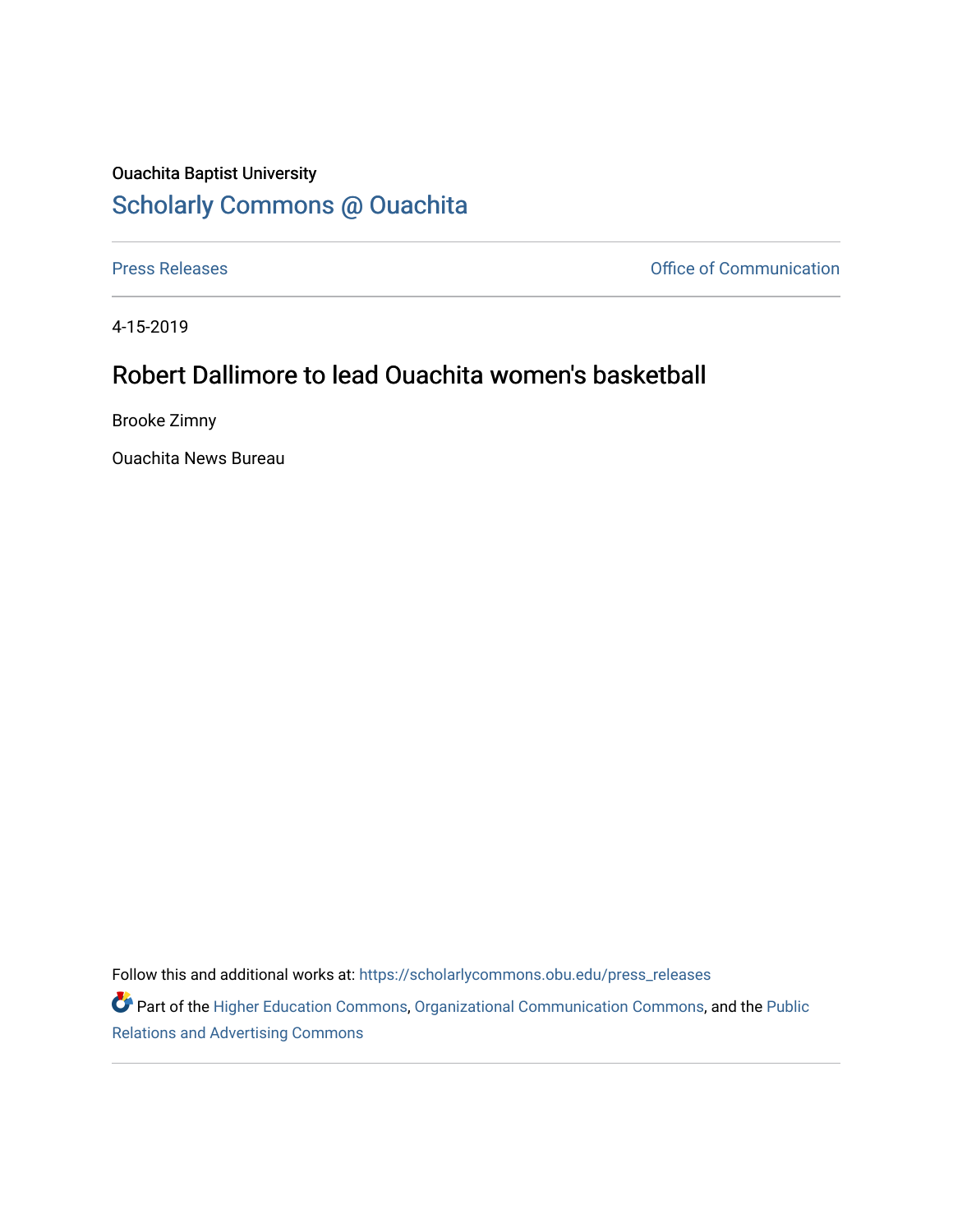

For immediate release

**Robert Dallimore to lead Ouachita Women's basketball**



*By Brooke Zimny* April 15, 2019 For more information, contact OBU's news bureau at [newbureau@obu.edu](mailto:newbureau@obu.edu) or (870) 245-5208.

ARKADELPHIA, Ark. — Ouachita Baptist University Director of Athletics David Sharp announced that Robert Dallimore has been hired as women's basketball head coach. Dallimore previously served as associate head coach for the Little Rock Trojans since 2009.

"Coach Dallimore brings a wealth of basketball knowledge and coaching experience to our program," Sharp said. "He has demonstrated the ability to recruit young ladies who want to excel in academics, on the court and in life. His work ethic and tenacious mentality will serve our program well as we compete for GAC championships."

"I am thrilled to have been chosen to lead the Ouachita women's basketball program," Dallimore said. "The commitment to excellence by our administration for all students spiritually, academically and athletically, along with the vision of the president, Dr. Ben Sells, and athletic director, David Sharp, to 'Ouachita Rising' is something I feel called to be a part of."

At the University of Arkansas at Little Rock (UALR), Dallimore helped lead the Trojans to six NCAA tournament appearances and three National Invitational Tournament appearances in addition to four Sun Belt Conference (SBC) West Division titles, five SBC tournament titles and four SBC overall regular season titles.

"Coach Dallimore brings a record of achievement and possess a deep commitment to advancing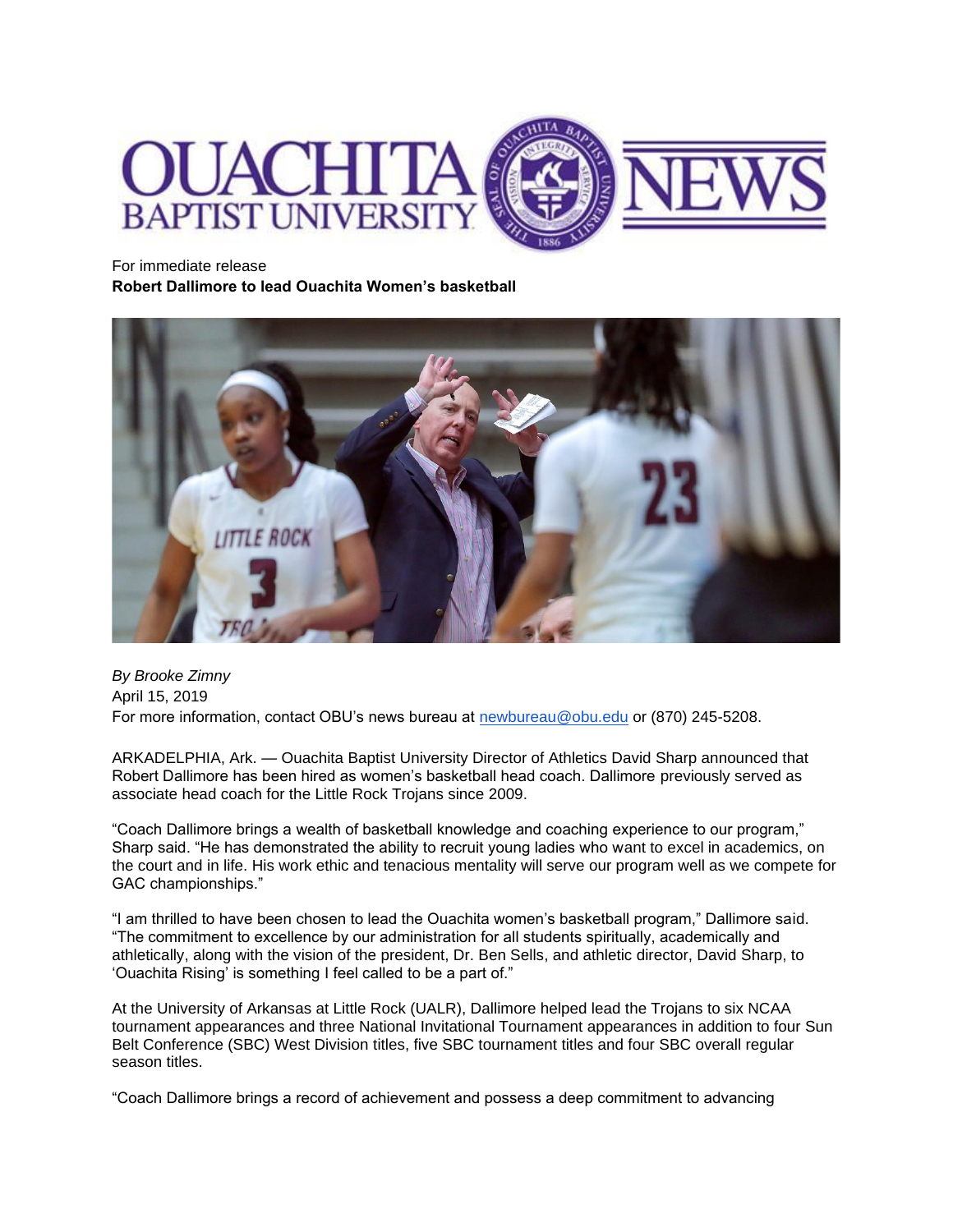Ouachita's mission, an important combination for our student-athletes," said Dr. Ben Sells, Ouachita president.

"I am truly excited about being part of Ouachita and the Arkadelphia community and am looking forward to the opportunity to mentor on a daily basis our basketball family to strive to become women of excellence in all that they do," Dallimore added.

"Ouachita hired a gem when selecting Robert Dallimore as their next women's basketball coach," said Chasse Conque, vice chancellor and director of athletics at UALR. "For a decade, Robert has been a critical piece of Joe Foley's staff and has helped our program at Little Rock achieve national prominence. He is a winner, a grinder and a good Christian man who will represent Ouachita in a first-class manner. I couldn't be happier for Robert and Sharon. The Dallimore family will be great assets to Ouachita and the Arkadelphia community."

"Robert is a tireless worker and grinder who has been instrumental in our program getting to the next level," said Joe Foley, UALR head women's basketball coach and Arkansas Hall of Fame Inductee. "He has contributed significantly in all aspects of our program, including but not limited to, player development, film breakdown and the recruiting of many of our top players. More importantly, Robert is a family man of high character who represents our program with excellence both on and off the court."

Previously, Dallimore served as for four years at the University of Louisiana at Monroe (ULM) as associate head coach and assistant coach of women's basketball and for nine years at Christian Life Academy (CLA) in Baton Rouge, La., as head girls basketball coach as well as assistant and head boys basketball coach. He also served three years in New Orleans as head basketball coach and head and assistant baseball coach at Redeemer-Seton High School (RSHS).

During his 12 years as head basketball coach at CLA and RSHS, Dallimore's teams' cumulative record was 331-131, also winning nine district championships, five final four state tournament appearances and two state championships. Additionally, his baseball team won one district championship in his two years as head coach.

Dallimore earned his juris doctorate at Mississippi College and bachelor's degree from Louisiana State University. He and his wife, Sharon, have one son, Caleb, and one daughter, Jordan.

For more information, contact Director of Athletics David Sharp at sharpd@obu.edu or 870-245-5181.

#### **What others are saying**

"Ouachita Baptist is fortunate to have Coach Dallimore as their women's basketball coach. Naming him as their next head coach shows the commitment that they have to women's basketball. He has aided UALR in multiple championships and post-season opportunities with his dedication and work ethic to the student-athletes' development off and on the basketball floor. I have no doubt that Coach Dallimore's commitment to excellence will be felt in the Great American Conference immediately!"

#### **Zenarae Antoine**

*Women's Basketball Head Coach, Texas State University*

"I've been coaching against Rob Dallimore for more than 20 years at every level and his passion for the game is second to none. His professionalism has always been impressive even when we were in recruiting battles. I feel his ability to recruit along with his work ethnic has made him one of the top recruiters in the country at any level. I wish Rob the best and hope he continues to be successful."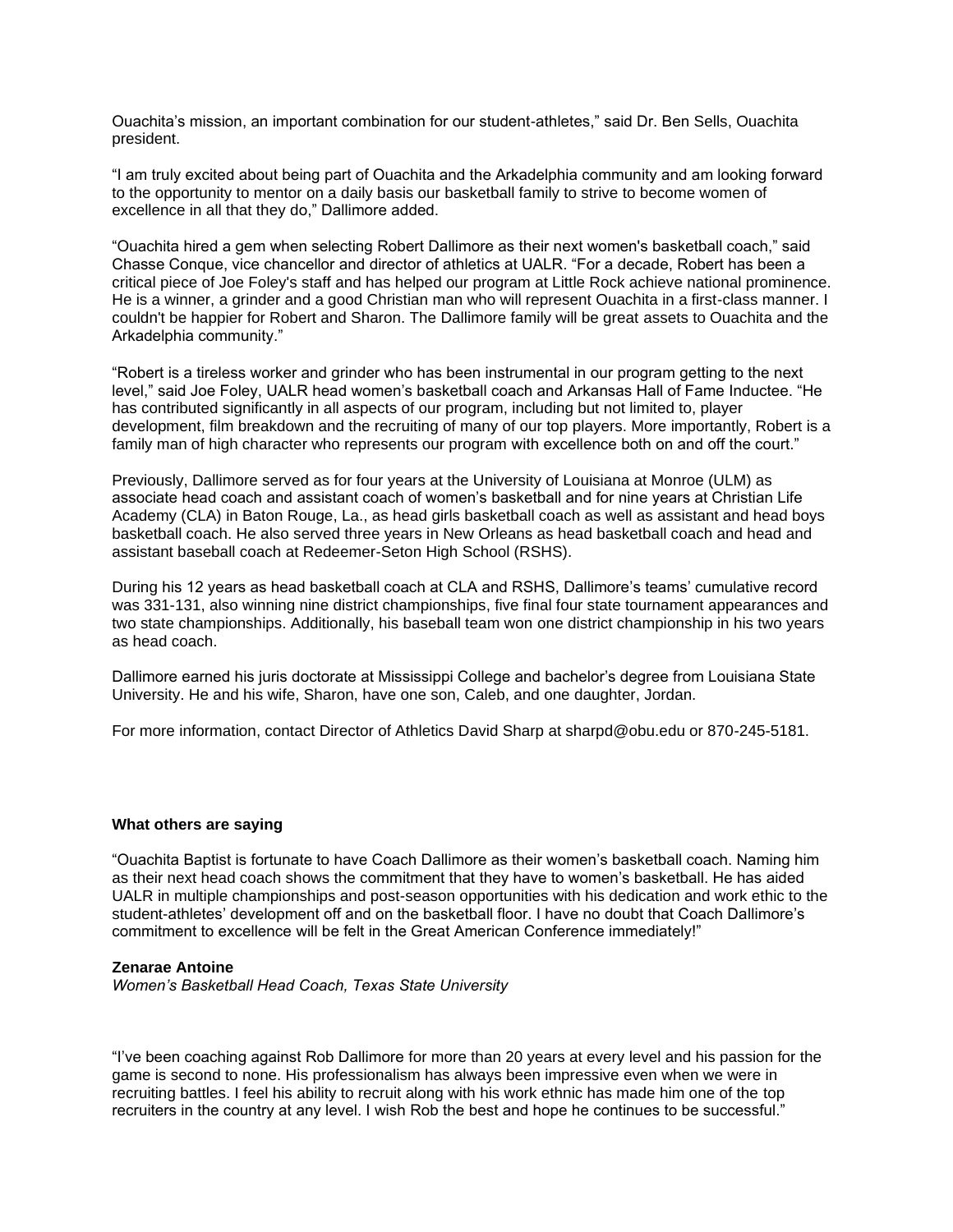#### **Garry Brodhead** *Women's Basketball Head Coach, University of Louisiana*

"Great hire! Robert is a fine coach whose ethics are impeccable and a man that will not be out-worked."

#### **Dale Brown**

*Men's Basketball Retired Coach, Louisiana State University*

"Robert Dalimore is a tremendous hire for Ouachita Baptist University. I have known Coach Dallimore for over 15 years and witnessed firsthand that his coaching reaches far beyond the hardwood. He is a proven winner, relentless recruiter and great teacher of the game. More importantly, he is a man of high character who cares about his student-athletes' success on and off the court. He will be invested in the Arkadelphia community in a variety of ways that will impact the community for years to come.

#### **Terry Fowler**

*Men's Basketball Head Coach, University of South Alabama*

"Robert Dallimore has been an instrumental piece to UALR's success in their women's basketball program. There is no doubt that his knowledge of the game, his knack for recruiting and his strong work ethic have been significant ingredients to their dominance in the Sun Belt. Robert has built professional relationships with his peers in the conference and has always been eager to collaborate and share with our staff at UTA on the recruiting circuit, tournaments or conventions. He is a good man and a great example. Ouachita Baptist has hired them a good one!"

#### **Krista Gerlich**

*Women's Basketball Head Coach, University of Texas at Arlington*

"Every time I speak with Robert, his passion for the game and working with young people is evident. Ouachita Baptist is getting a family man of high integrity, a passionate and tireless worker and a fantastic coach. Robert will bring an immediate vision and strong leadership to the women's basketball program. I look forward to following Ouachita Baptist under the direction of Robert."

#### **Mike McGuire**

*Women's Basketball Head Coach, Radford University*

"Robert is one of the finest human beings I have met in this profession. His priorities of God and family are a breath of fresh air. If my daughter is good enough, I hope he will stay in it long enough to influence and coach her. I am a better person for getting to know him."

#### **Kevin McMillan**

*Women's Basketball Head Coach, University of Tennessee at Martin*

"I have had the pleasure of knowing Robert since I entered the coaching world in 2006. A